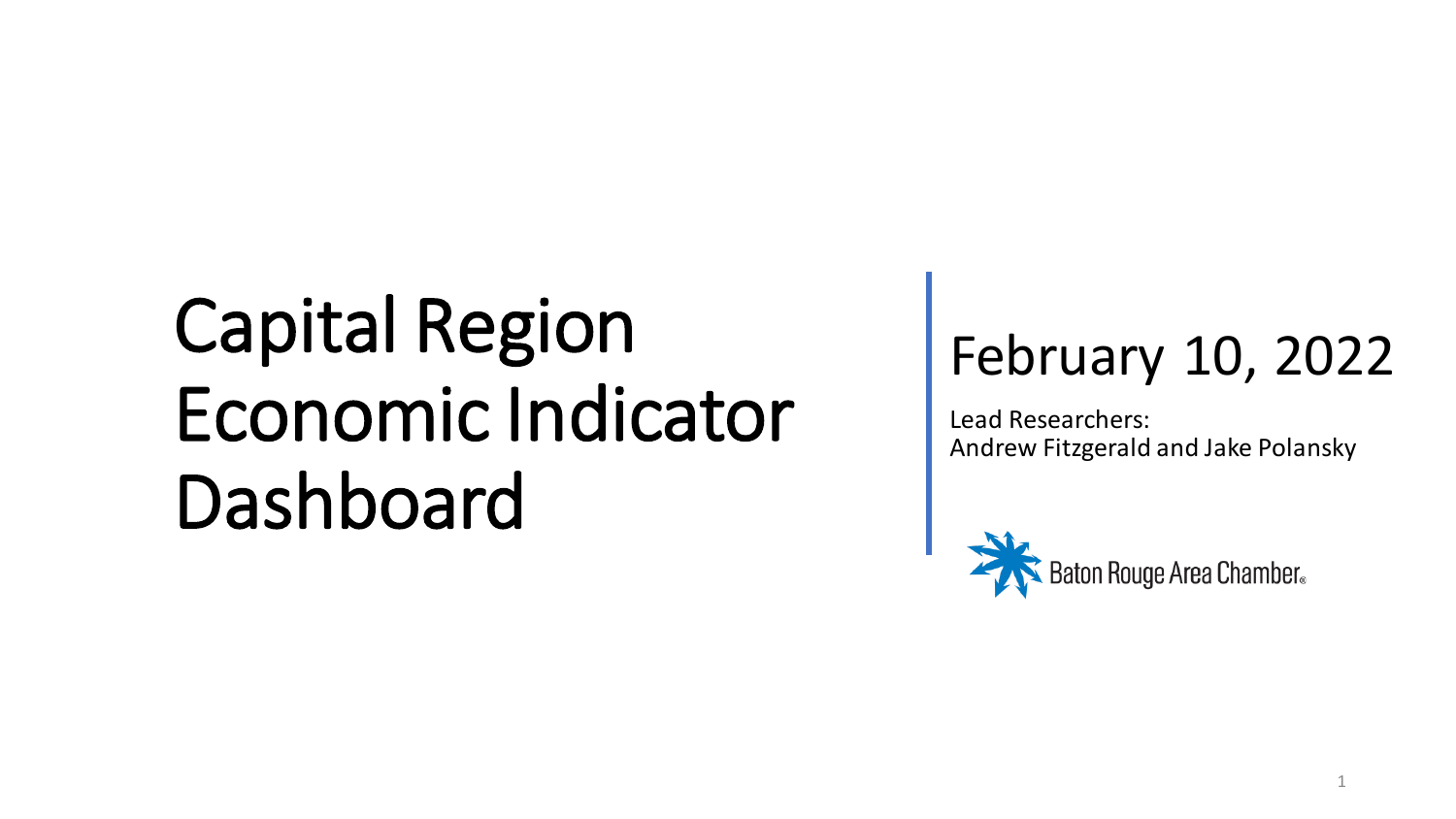Key takeaways from this month's data

- The Baton Rouge Metro's 3.2% unemployment rate is the region's lowest in decades; job postings outnumber unemployed workers more than 2-to-1 (slide 6).
- With 1,600 net new jobs, Baton Rouge ranked 3<sup>rd</sup> among peer metros for job growth in December (slide 5).
- Three important industries (Professional Services, Education/Healthcare, and Trade/Transportation/Utilities) have more jobs now than pre-pandemic (slide 4).
- The hotel occupancy rate for the week ending January 22 was nearly 8% higher than the national average (slide 8).
- Residents in the Capital Region's two largest commuter parishes (Livingston and Ascension) are traveling to work more frequently now than pre-pandemic (slide 9).
- Louisiana State University and Southern University are hotbeds for in-demand talent: the two universities combine for 10,400+ students across technical disciplines like nursing, biology, mechanical engineering, and computer science (slides 10 & 11).

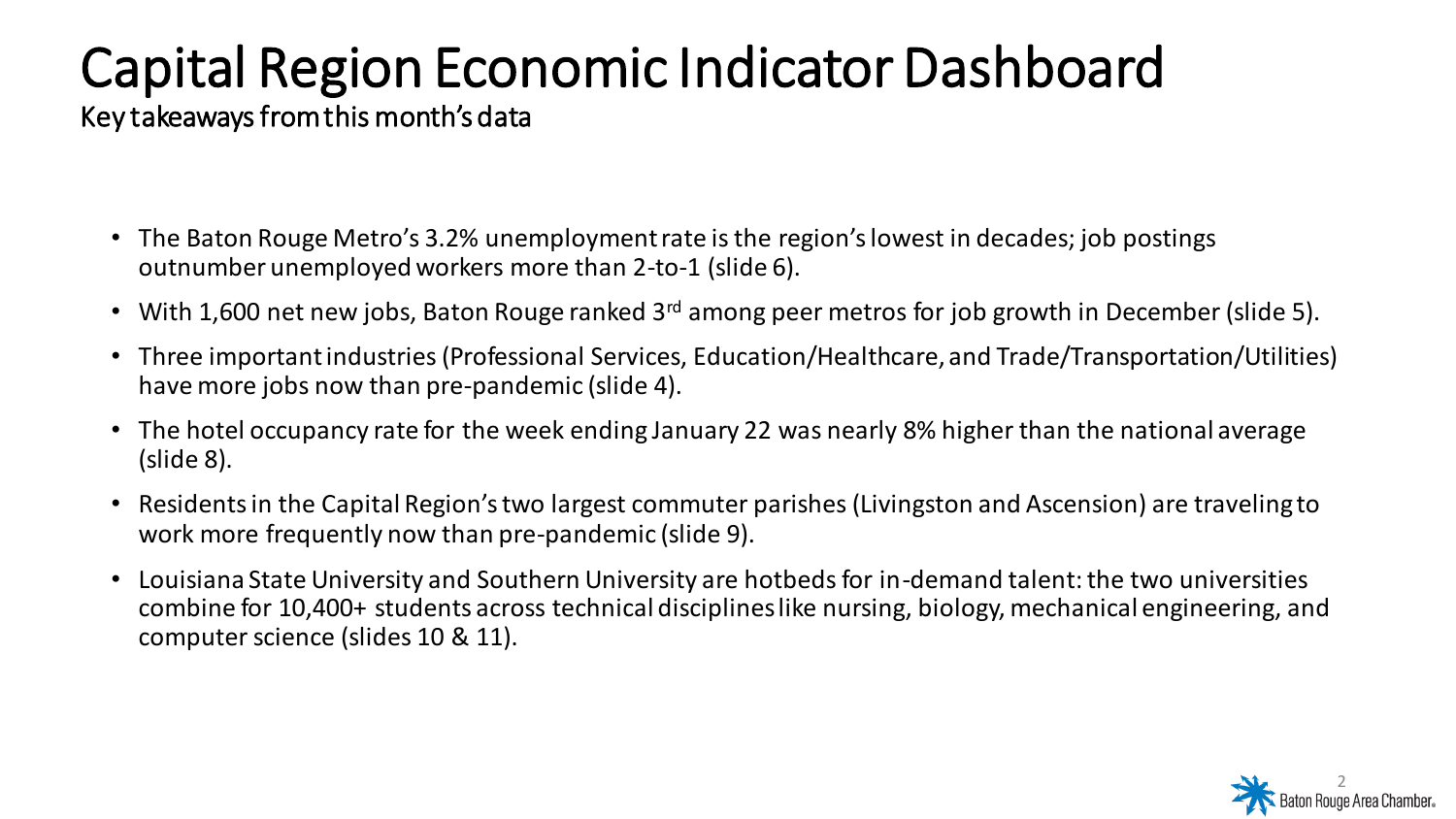The region added 1,600 jobs in December; total jobs increased 4.6% in the last six months



Major BR MSA Job Losses

- Great Recession\* (12/07  $1/10$ : -6.2%
	- 2016 Flood (8/16): -1.0% Led to lower job count in high-employment times like holidays
- 2020 Covid-19 Pandemic  $(3/20 - 12/21)$ : -2.1%
	- -13.2% in April 2020, at the lowest point for nonfarm jobs

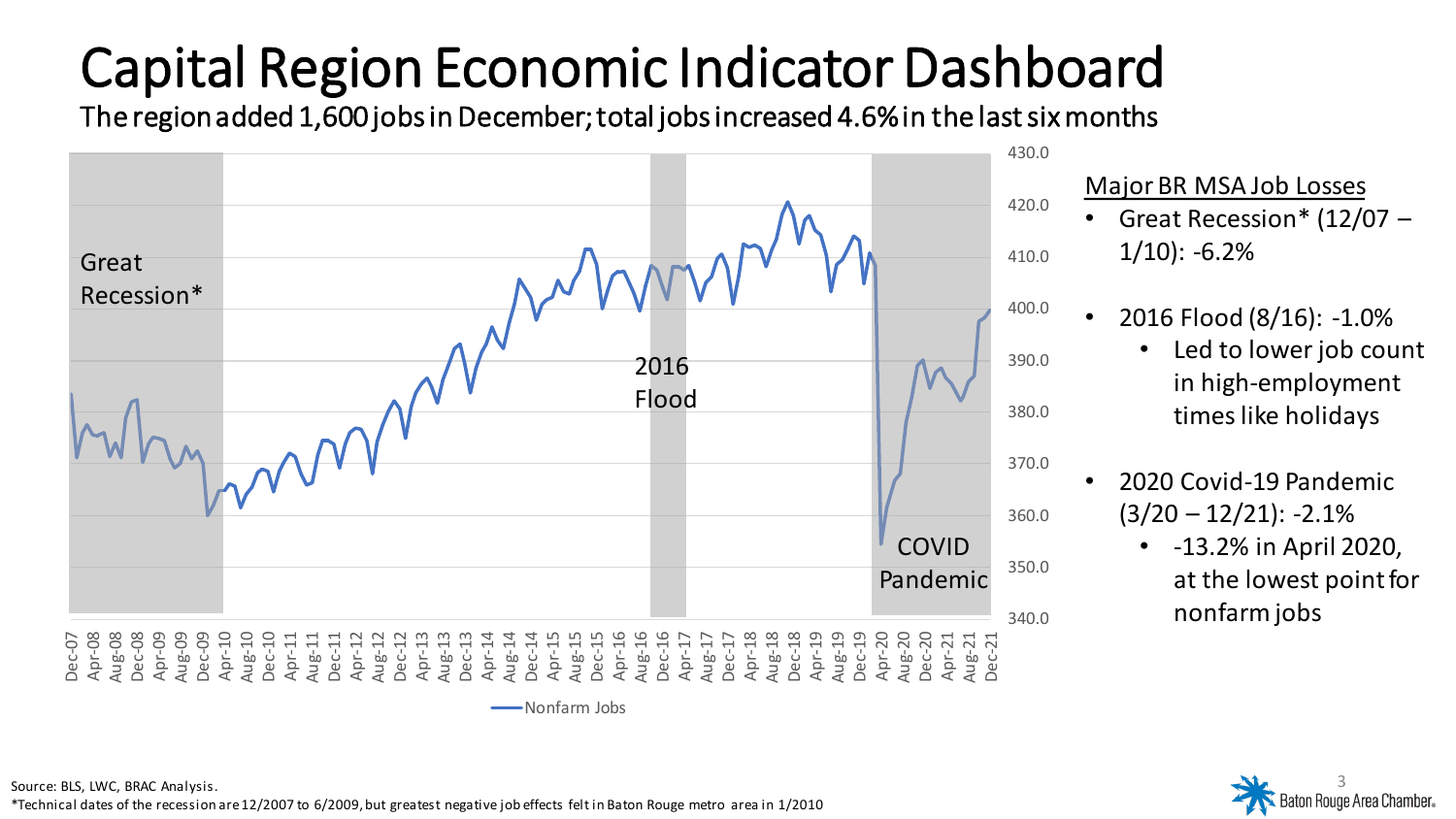Professional Services (+1,000), Education/Healthcare (+800), and Trade/Transportation/Utilities (+700) experienced strong job growth in December

#### Major industries in the Capital Region

| <b>Industry</b>                             | <b>COVID Job Change</b> | <b>%age Change</b> |
|---------------------------------------------|-------------------------|--------------------|
| Construction                                | $-5,000$                | $-10.5%$           |
| <b>Professional Services</b>                | $+100$                  | $+0.2%$            |
| <b>Education &amp; Healthcare</b>           | $+1,400$                | $+2.6%$            |
| Leisure & Hospitality                       | $-1,400$                | $-3.6%$            |
| Trade, Transportation &<br><b>Utilities</b> | $+300$                  | $+0.4%$            |
| Manufacturing                               | $-500$                  | $-1.7%$            |
| Government                                  | $-200$                  | $-0.3%$            |

- Three of the region's seven major industries have more jobs now than they did pre-pandemic.
- Education/Healthcare jobs are up 8.5% from May 2021.
- After hitting a pandemic high for jobs last month, the Leisure & Hospitality industry lost 800 jobs in December.
- While the Construction industry remains hard-hit, its three-month jobs average is up 3.7% year-overyear.

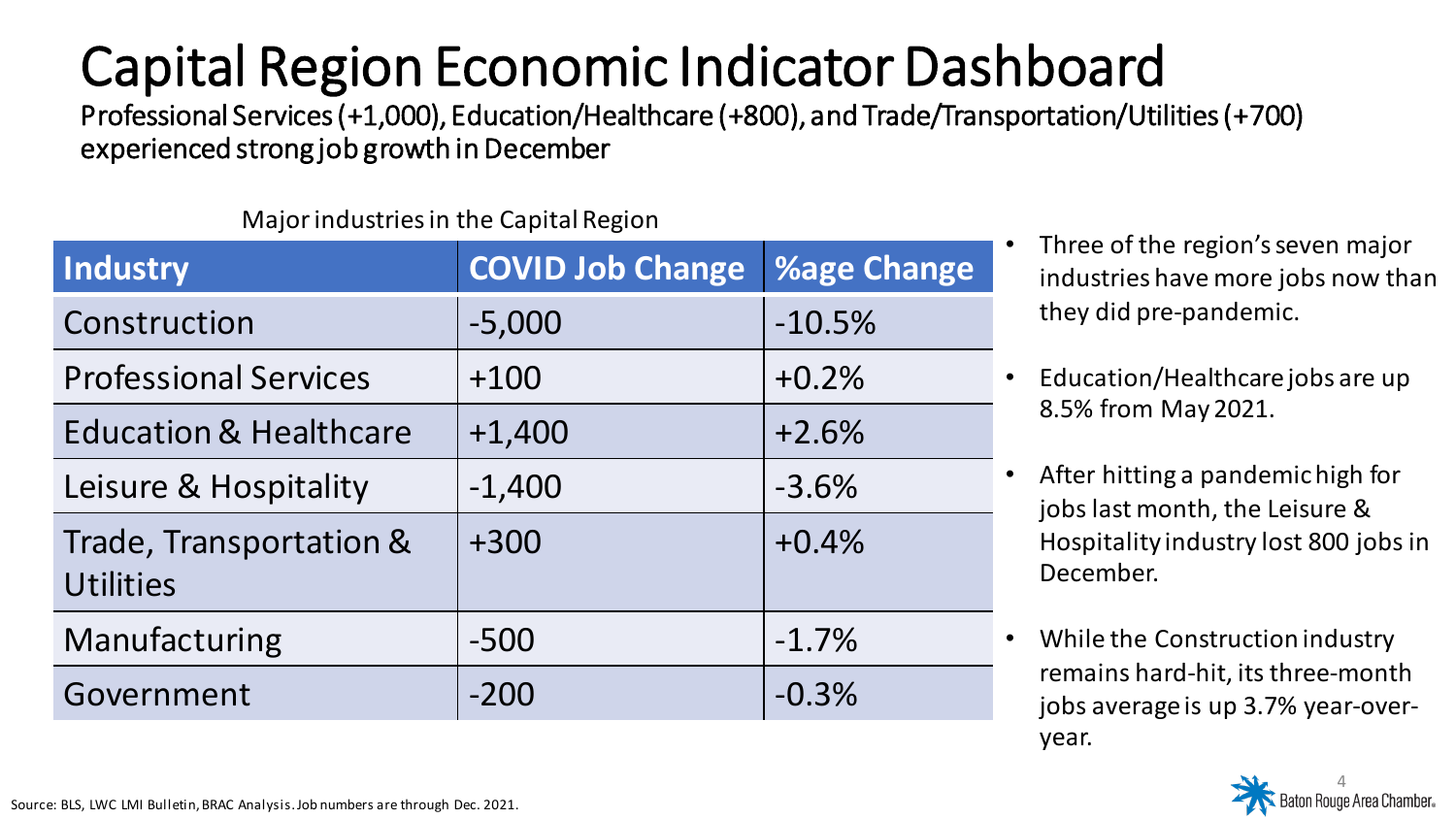The Baton Rouge Metro grew jobs at a steady pace through the 2<sup>nd</sup> half of 2021



- Baton Rouge was behind only New Orleans (+3,000) and Louisville (+2,900) for net job growth in December.
- Baton Rouge is within 2.1% of a full jobs recovery, placing BR in the middle of peer metros.
- With December job gains, Louisville and Greenville joined Birmingham as having achieved a full jobs recovery.
- Birmingham (-900) and Little Rock (-400) both lost jobs in December after hitting pandemic highs the previous month. Baton Rouge Area Chamber.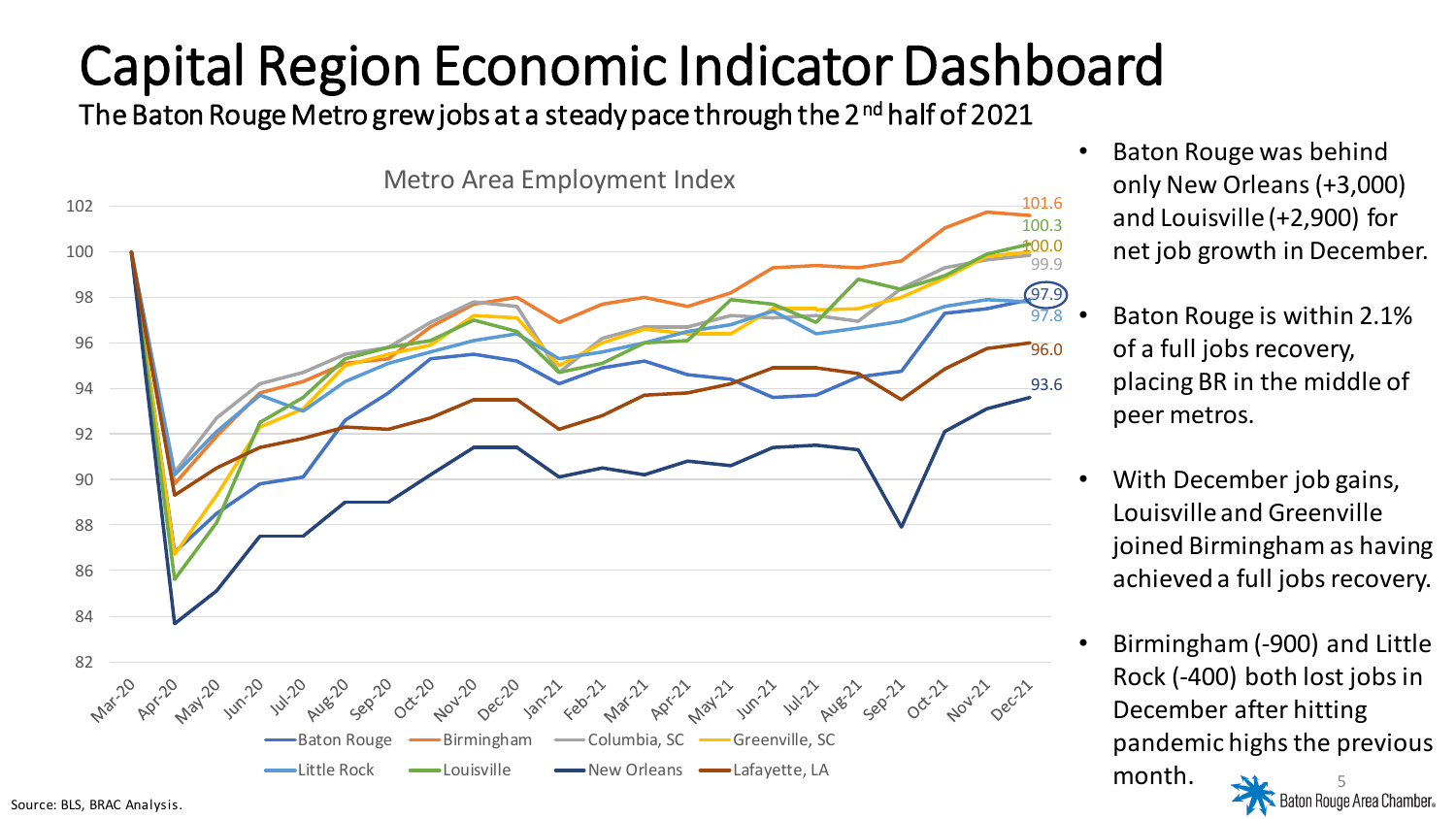High number of job postings accompany the region's lowest unemployment rate in decades



- December's 3.2% unemployment rate is the region's lowest since 1990 (as far back as BRAC can find data).
- Job postings in December are up 45% year-over-year.
- The number of unemployed workers in the region is historically low (13,600); there are more than 2 job postings for every unemployed worker.
- Nurses, retail workers, and customer service reps are the most in-demand occupations.

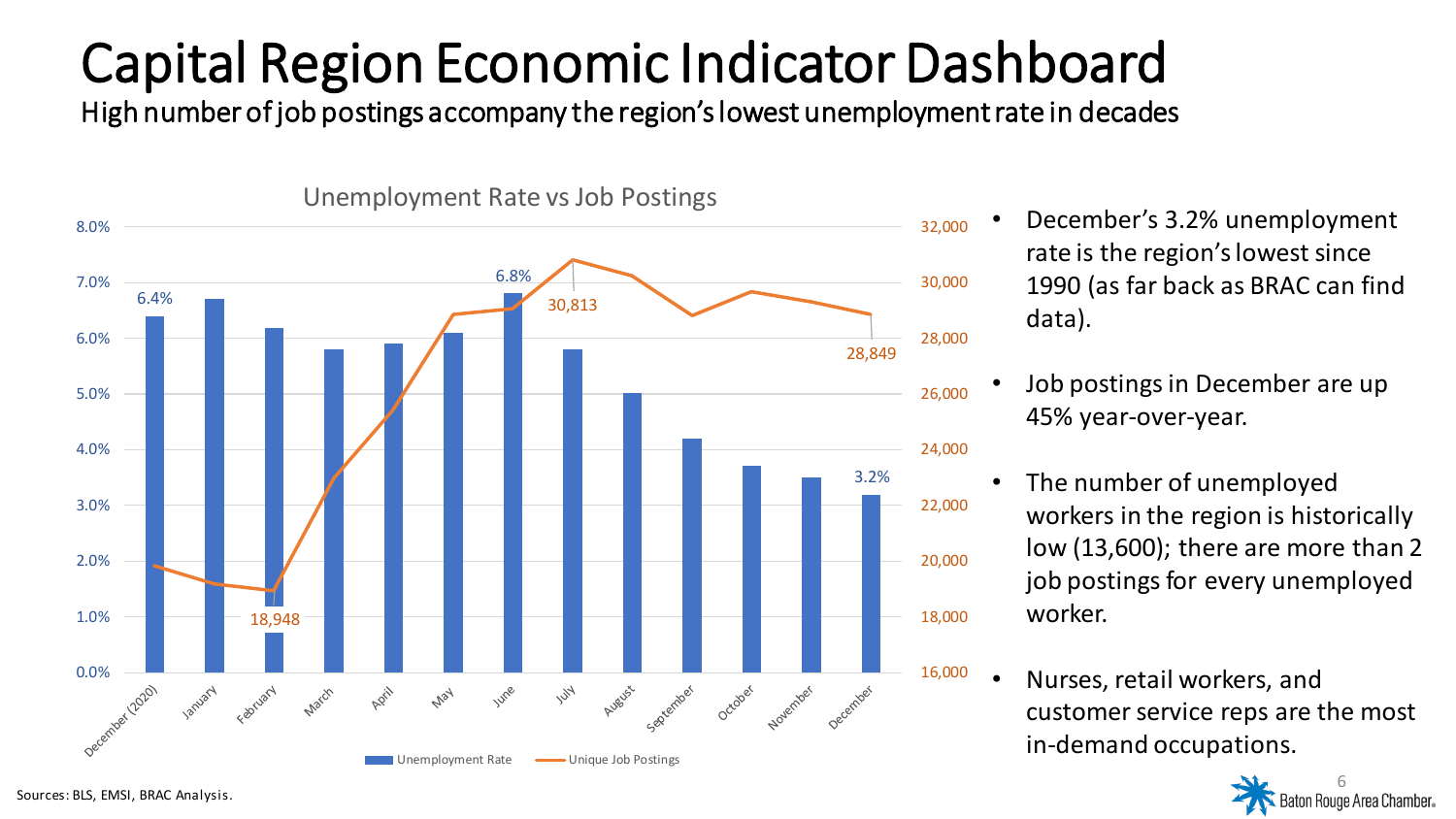Vaccine uptake varies significantly among Capital Region parishes

#### COVID Vaccinations



- More than half of the Capital Region has received two vaccine doses.
- Vaccination growth is consistent across the region with each parish increasing its vaccinated population by between 0.8% and 1.4% relative to last month.
- About one out of every four kids ages 5-17 are fully vaccinated in the Capital Region.



Source: Louisiana Department of Health, data retrieved 2/2/22. Note: All percentages based on total population.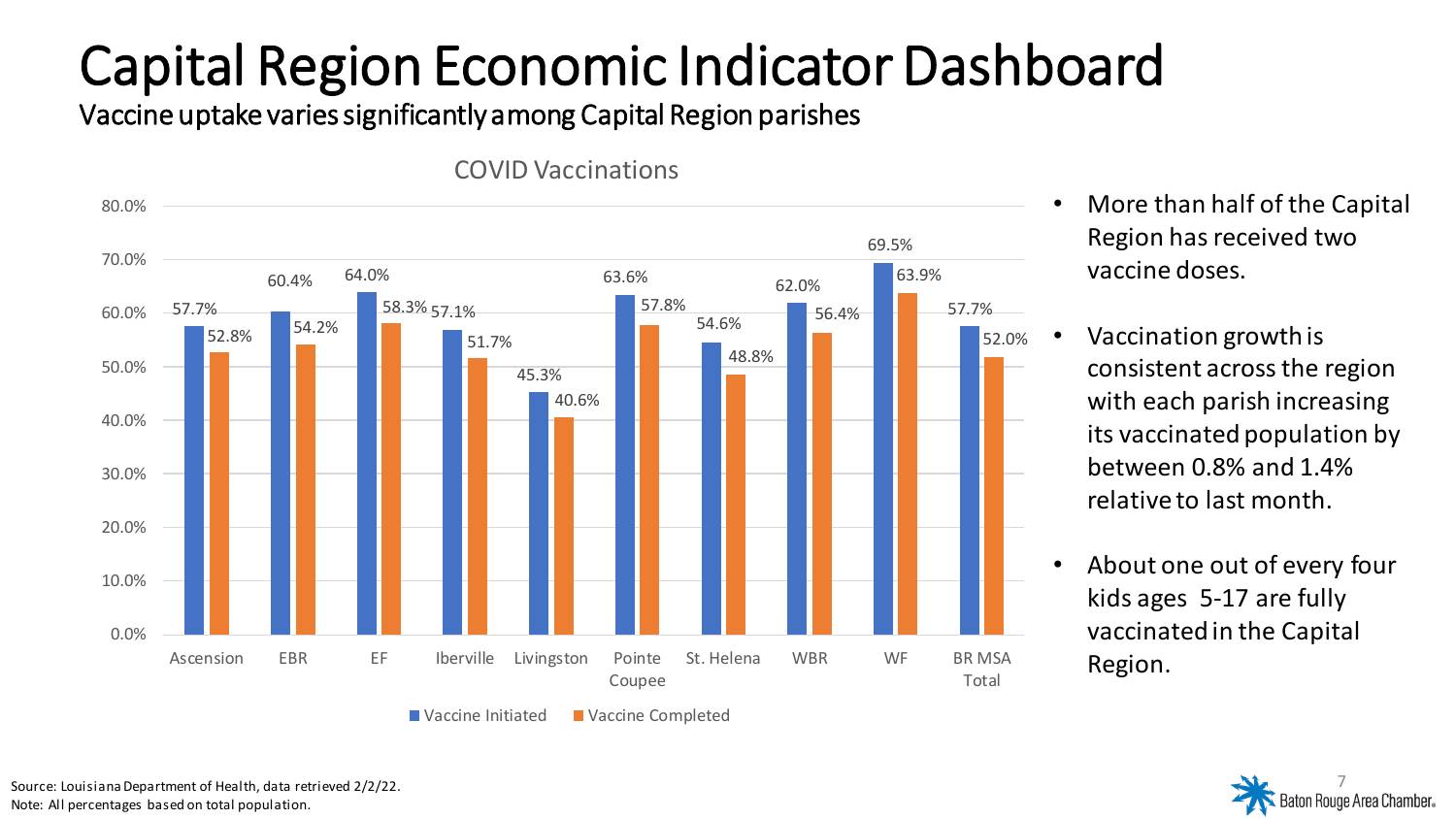How has travel been impacted during the pandemic?

### **Hotel Occupancy**



Revenue January 23 - 29



- Hotel occupancy and revenue has fully recovered from its pandemic lows.
- Since late October, hotel occupancy and revenues have consistently remained above comparable weeks from the previous two years.
- Occupancy for the week ending January 22 (56.6%) was nearly 8% higher than the national average.
- Price-per-room is higher in 2022 than both 2020 and 2021.

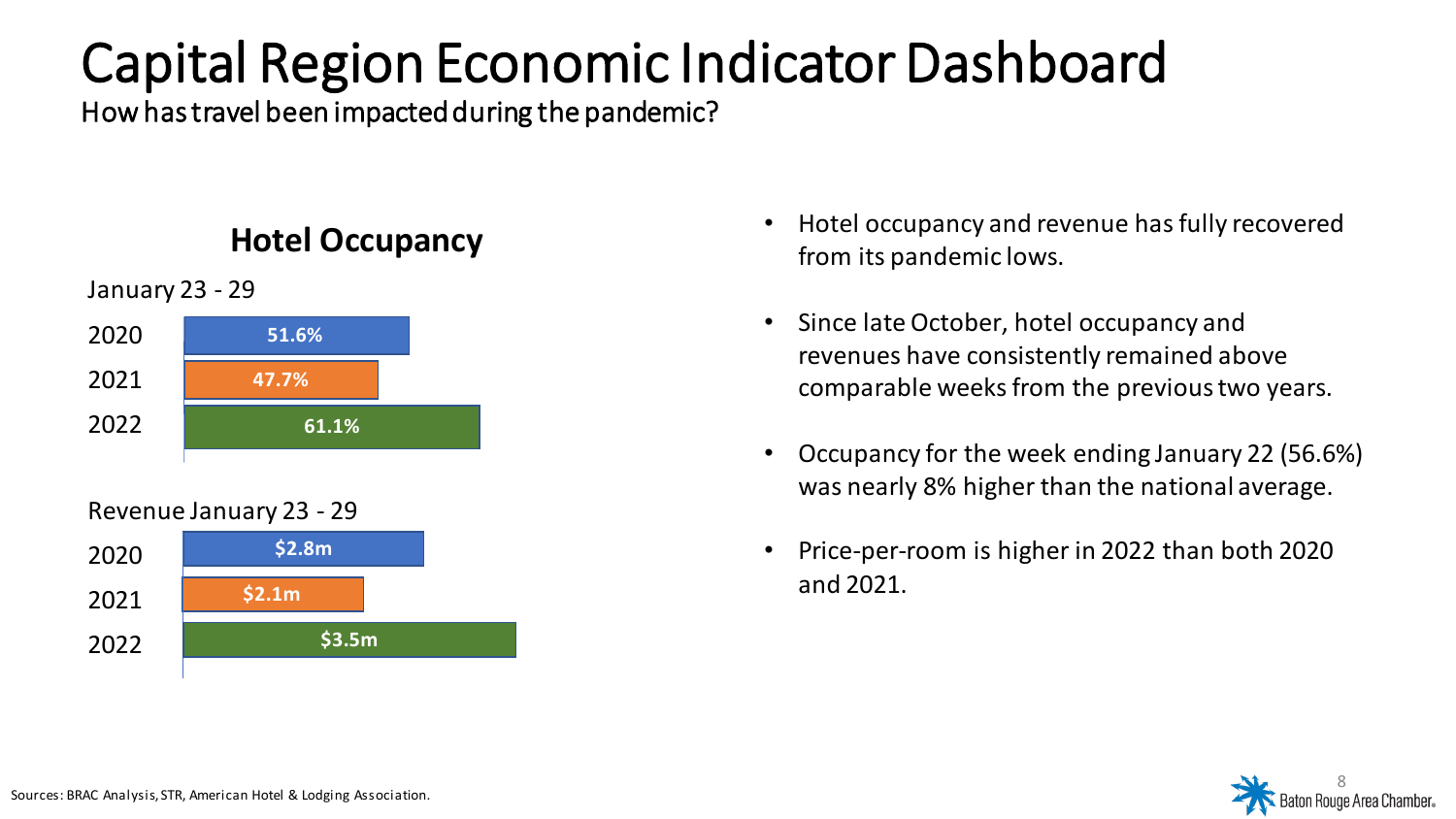How has travel been impacted during the pandemic?



Travel across the Capital Region, Previous 12 Months

- Omicron variant does not appear to have substantially affected travel to work, shopping or leisure.
- Workplace travel was above pre-pandemic levels in the two largest commuter parishes (Ascension, Livingston).
- Travel to retail and recreation spots is down relative to previous months.

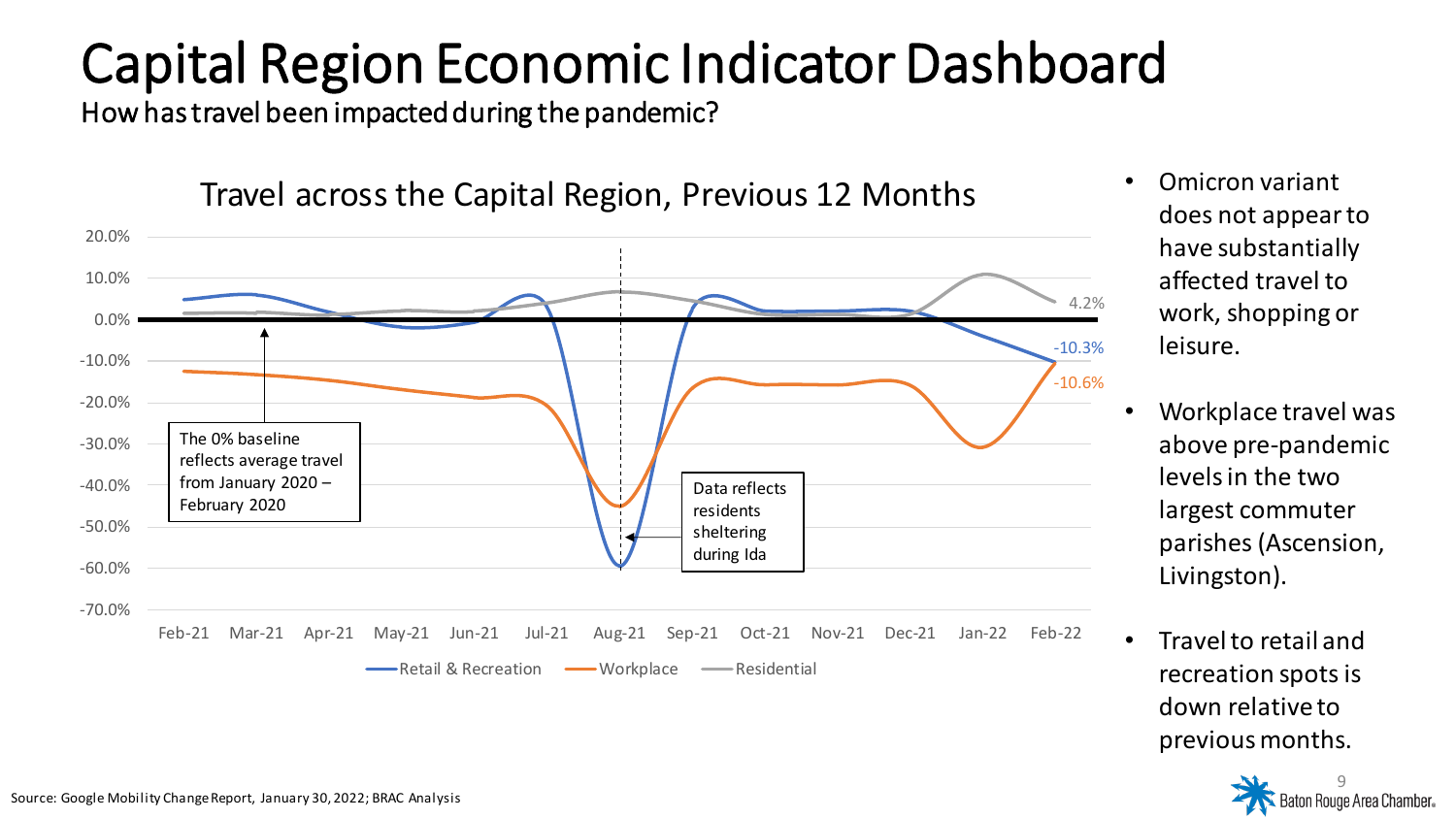Are you planning to hire interns/full-time/part-time workers this spring?

| <b>Nursing</b><br>1,999        | Management<br>678                       | Psychology<br>537                 | <b>Biology</b><br>457               |
|--------------------------------|-----------------------------------------|-----------------------------------|-------------------------------------|
|                                | <b>Mechanical</b><br>Engineering<br>327 | Computer<br><b>Science</b><br>286 | <b>Social</b><br><b>Work</b><br>267 |
| <b>Criminal Justice</b><br>726 | Agricultural<br><b>Sciences</b><br>292  | <b>Mass Comm</b><br>286           |                                     |

### **Top 10 majors by student enrollment, Southern University\***

- The top 10 majors by student enrollment at Southern account for ~71% of all students.
- Southern and LSU combine for:
	- 3,700 biology/biological science students;
	- 3,300 nursing students;
	- 1,800 mechanical engineering students; &
	- 1,600 computer science students
- Interested in starting an internship program and not sure where to start? Check out the LSU [Olinde Career Center's](https://www.lsu.edu/careercenter/about/1920internshipresourceguide_amw.pdf) Employer Internship Resource Guide.
- Interested in hiring this talent and don't know how? Head to<https://brac.org/handshake/> to create your free employer account.



\*student enrollment by major calculated using Handshake's backend data Source: Handshake; BRAC analysis